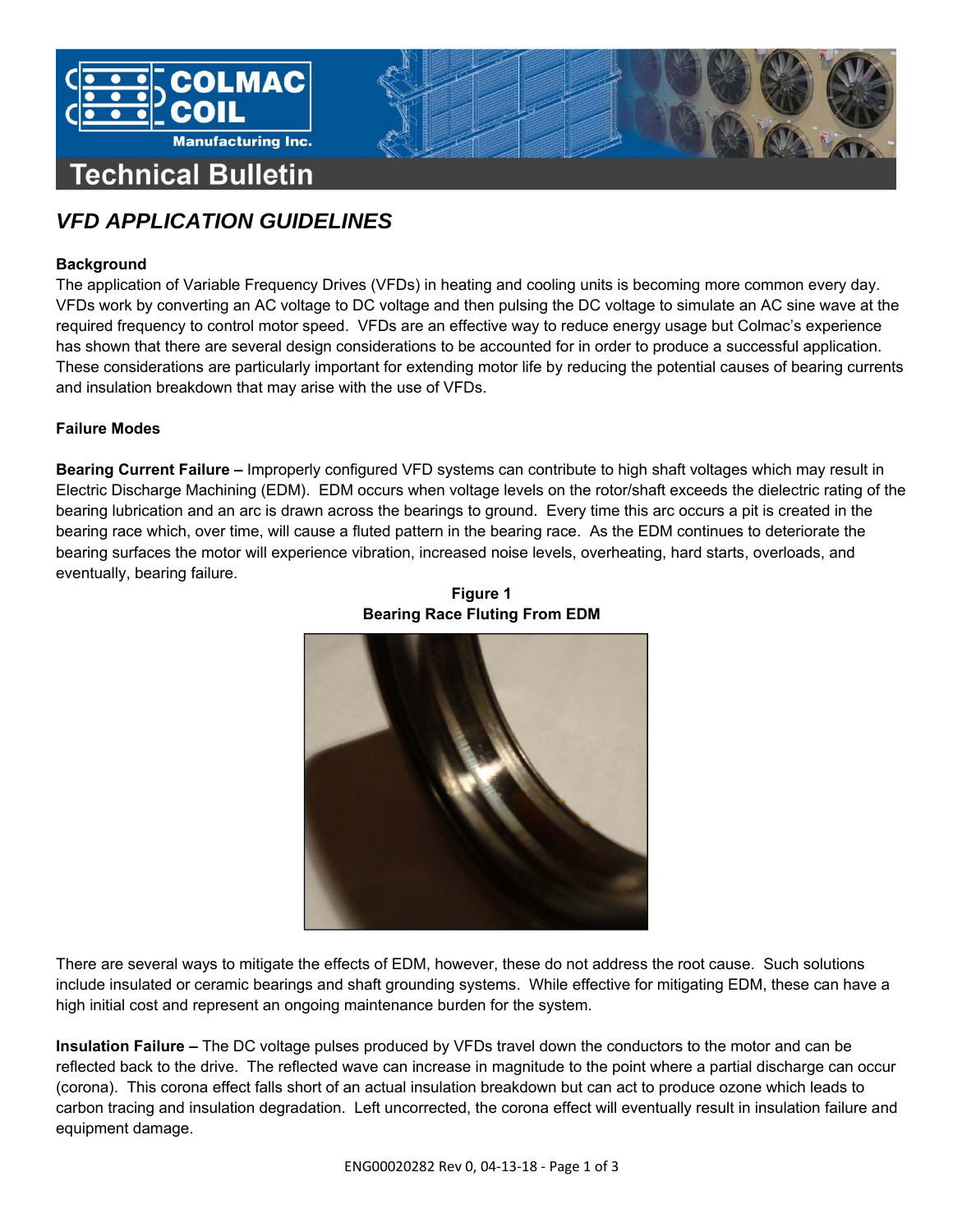# **Figure 2 Motor Insulation Failure Resulting From Corona Effect**



## **Application Recommendations**

**System –** When utilizing VFDs care must be taken to coordinate all components and to confirm their compatibility. The system designer and installing electrical contractor are responsible for designing the VFD electrical system to protect the specific motor(s) being controlled by the VFD.

**Cabling –** Conductors supplying motors should be rated and sized appropriately for the motor load, voltage drop, and environmental conditions. Line lengths between the VFD and motors(s) should be minimized wherever possible. Shorter line lengths will reduce the magnitude of reflected waves and, in general, benefit the longevity of the installation. Always follow the VFD and motor manufacturer's specifications when selecting and installing conductors for a VFD installation.

**Motors –** Colmac motors are specified to comply with the National Electrical Manufacturers Association (NEMA) standard MG1 part 31 requirements for inverter duty motors.

**Grounding –** It is essential the electrical system, building steel, motor and VFD be properly grounded. The National Electric Code (NEC) describes the minimum requirements for grounding and bonding an electrical system for safe operation. In addition to providing a ground from the drive chassis and motor frame to earth ground, Colmac recommends a separate ground conductor from the motor frame to the VFD ground bus. Proper grounding is a critically important means of mitigating reflected waves and bearing current failures.

**Carrier Frequencies –** Colmac recommends setting the drive carrier frequency as low as possible (typically 2 kHz). Lower carrier frequencies result in higher levels of audible VFD noise but will help to reduce destructive bearing currents.

**Motor Speed –** Generally it is not recommended to over-speed motors or to operate motors at less than 25% of the motor rated speed.

**Filtering –** The VFD's DC output waveform is typically jagged and can be strongly influenced by the electrical equipment it supplies and the length and type of cables used to supply that equipment. It is important to keep this waveform within a safe range to protect both the VFD and the supplied equipment. External filters can be applied to the line and load side of the VFD to smooth out the DC waveform and protect the system from damage. In general, line side filters protect the VFD while load side filters protect the motor. Load side filters can extend motor life by decreasing bearing wear and by lowering the motor operating temperature. Three common types of load side filters are available today. These are Load Reactors, dV/dT filters, and Sine Wave filters. dV/dT and Sine Wave filters are more effective than Load Reactors at reducing reflected waves and voltage spikes. The use of dV/dT or Sine Wave filters ensures the longevity of the installation by